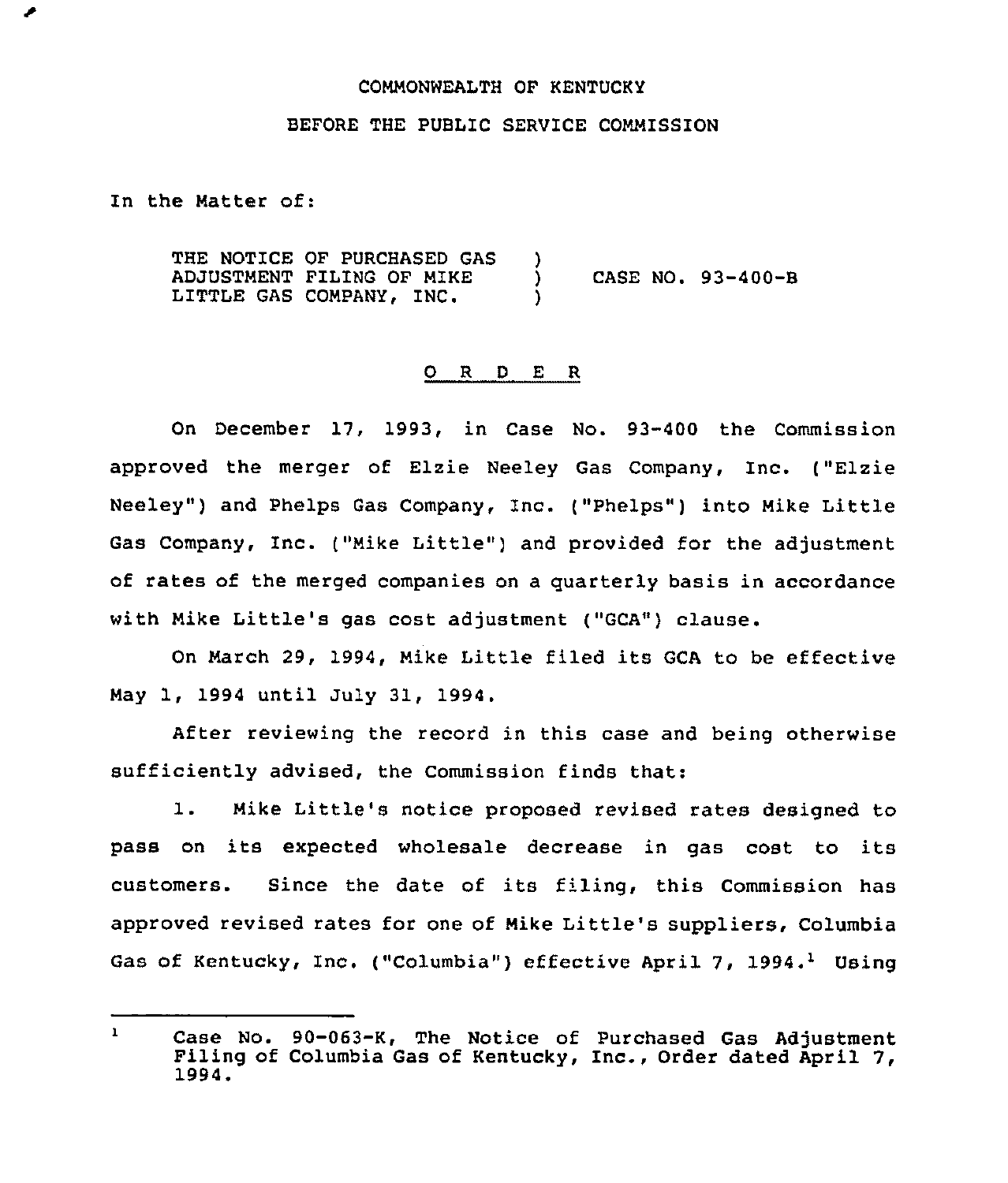Columbia's revised Intrastate Utility Service rate produces an expected gas cost ("EGC") of \$4.0634 per Mcf.

2. The notice set out no refund adjustment.

3. The notice set out <sup>a</sup> current quarter actual adjustment ("AA") of (.08) cent per Ncf to return over-recovered gas cost from November and December 1993 and January 1994. The proposed total AA of .71 cent per Ncf reflects only the net under-recovery of the combined system. Remaining AAs of the individual companies are set out separately and will be added to the rates of the three system segments as separate components of their rates until they expire.

4. These adjustments produce a gas cost recovery rate ("GCR") of \$4.0705, 5.47 cents per Mcf less than the prior rate. The GCR shall be applied to the base rates of the three system segments that existed before the merger.

5. The rate adjustments in the Appendix to this Order are fair, just, and reasonable, in the public interest, and should be effective for gas supplied on and after Nay 1, 1994.

IT IS THEREFORE.ORDERED that:

1. The rates in the Appendix to this Order are fair, just, and reasonable, and are effective for gas supplied on and after Nay 1, 1994.

 $-2-$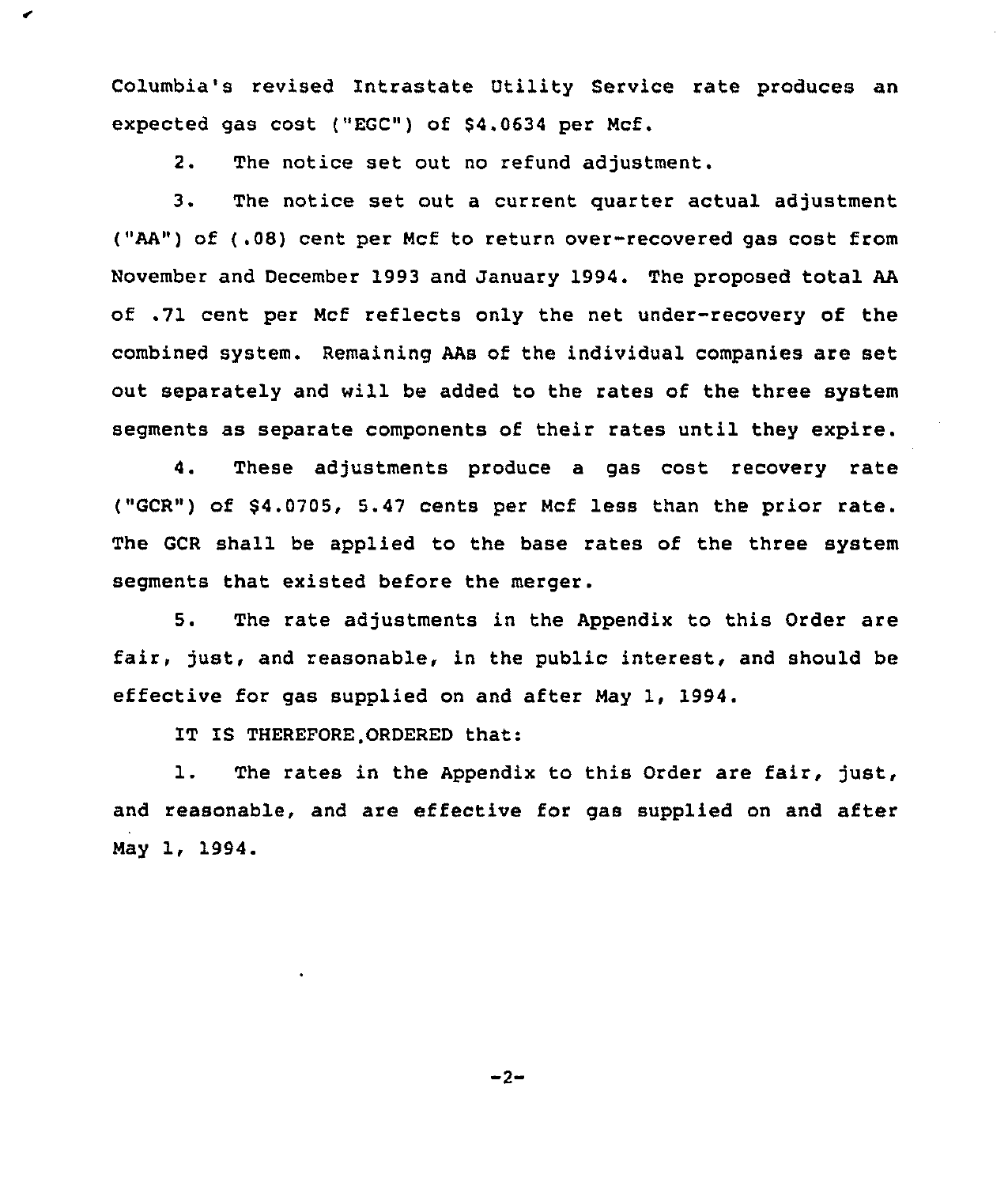2. Within 30 days of the date of this Order, Mike Little shall file with this Commission its revised tariffs setting out the rates authorized in this order.

Done at Frankfort, Kentucky, this 29th day of April, 1994.

PUBLIC SERVICE COMMISSION

 $\frac{1}{\sqrt{2\pi}}\int_{\ln 2}$ Chairman

 $\overline{\mathtt{Vlec}}$  Chairma

 $A$ 

ATTEST:

Executive Director

 $\cdot$  .